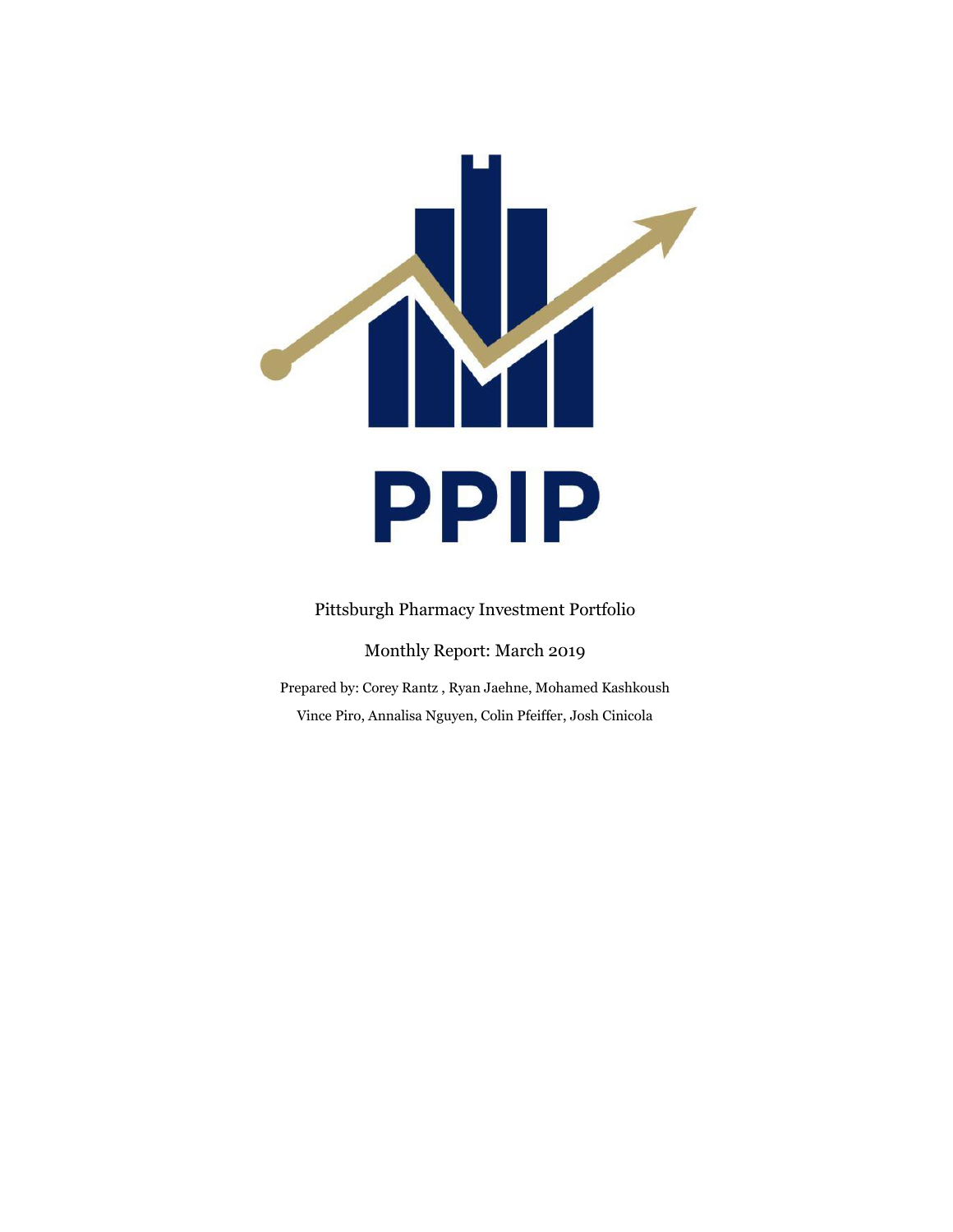## **Market Comparison**

From the period of February  $24<sup>th</sup>$  through March  $29<sup>th</sup>$ , the PPIP achieved an overall 0.39% gain. During this same period, the SPXHC decreased in value by 0.76%. In the context of a hypothetical initial \$50,000 investment, the PPIP would have achieved a value of \$50,195 during March while investing in the comparator SPXHC would have yielded \$49,620. Therefore, the PPIP has outperformed SPXHC by 1.15% during this period.



# **Top Performers**

### *Glaxo Smith Kline (GSK): 3.54%*

This month, a GSK subsidiary, ViiV, announced that they believed a 3<sup>rd</sup> person may have been cured of HIV following treatment of their long-acting injectable treatment. The treatment is still in phase 3 trials, but it is a combination of cabotegravir and rilpivirine is a once monthly treatment. This could mark a groundbreaking revolution, as current HIV regimens require adherence to a daily pill. For more, check out the FLAIR and ATLAS trial data, which demonstrate this treatment to be as efficacious as the current standard of care.<sup>1,2</sup>

In other news, the UK's Serious Fraud Office (SFO) dropped a case in which they were investigating GSK. This case was opened after a whistleblower alleged that the company was involved in bribery tactics in China.<sup>3</sup>

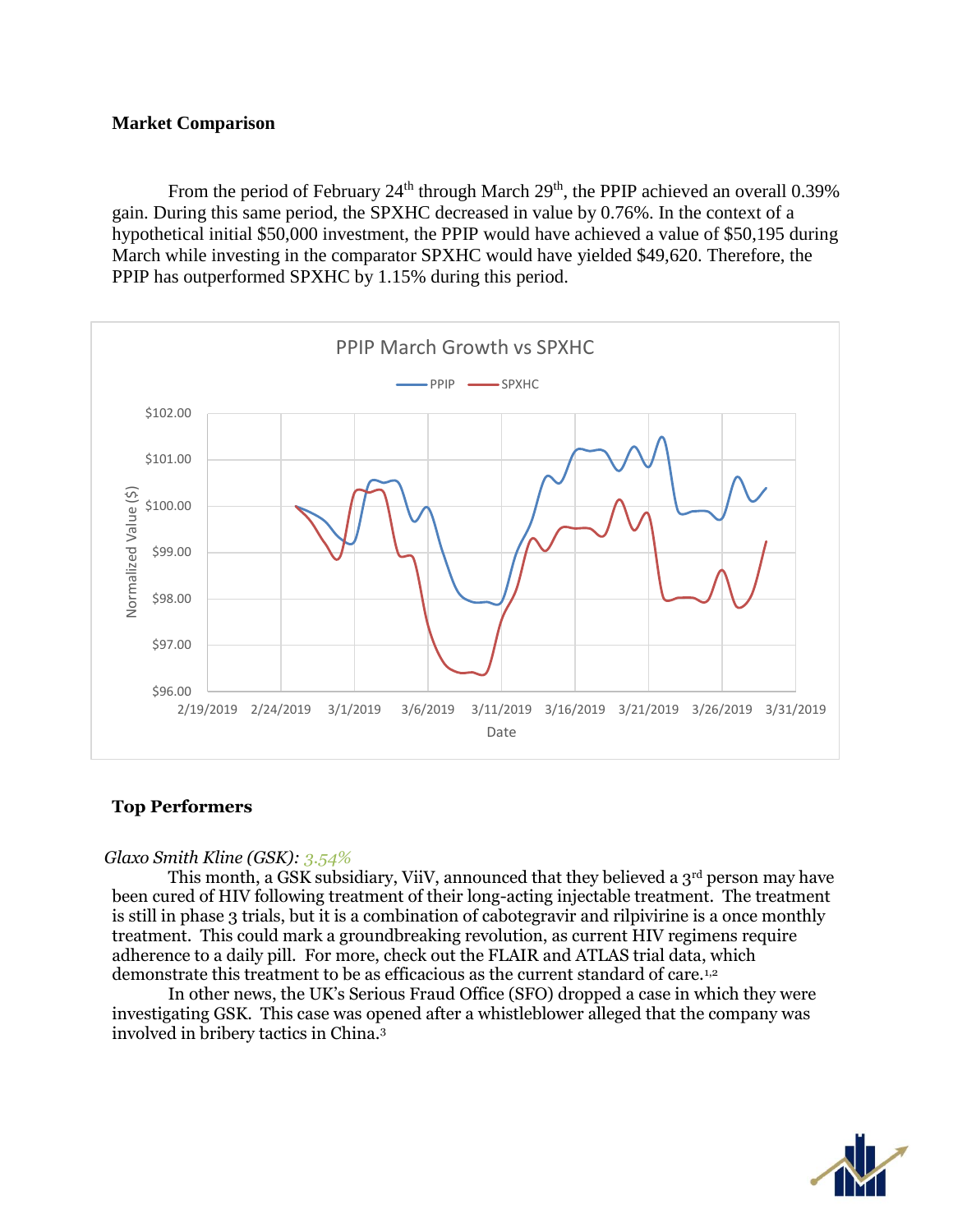### *Agios (AGIO): 3.96%*

Agios has had a positive start to the year in part due to positive Q4 2018 numbers. Their revenue of \$30M for the quarter beat analysts' predictions of \$21M.<sup>4</sup> A large contributor to these positive numbers was the success of TIBSOVO, approved in July 2018 for use in adults with relapsed or refractory AML with an IDH1 mutation<sup>5</sup>, which posted sales of \$9.4M. <sup>6</sup> The company is currently preparing to apply for new indications for TIBSOVO, as well as run several other studies for pipeline oncology and rare genetic disease products through the rest of 2019.

#### *Idexx Labs (IDXX): 5.96%*

On March 1st, IDEXX named Sharon Underberg the new Corporate Vice President, General Counsel, and Corporate secretary. Prior to this, Underberg worked her way through Eastman Kodak Company until achieving this same roll four years ago. She was with that company for nearly 30 years before joining IDEXX<sup>7</sup> .

#### **Bottom Performers**

#### *Novartis (NVS): -5.57%*

It was announced on March 26 that Novartis had won FDA approval for their MS drug Mayzent. Although this may seem like a major win, the company has received from push back from payers for its \$88,000 annual price tag<sup>8</sup>. The drug was only approved for relapsing forms of the disease, as it was not proven to be beneficial in non-active disease patients.<sup>8</sup>

There has been recent speculation that Novartis may look to sell off their Sandoz division, as the Q4 earnings call featured conversations about making the generic and biosimilars division a self-sustaining entity. Sandoz has faced pricing issues of late, with more and more generics hitting the market.<sup>9</sup>

### *Bristol-Myers Squibb (BMY): -7.65%*

There continues to be scrutiny around the BMS acquisition of Celgene. On 2/27, top BMS shareholder, Wellington Management Company, spoke out against the deal. The company stated that the deal puts too much risk on the side of BMS, and is not a step in the right direction for the company.<sup>10</sup> BMS still believes they bought Celgene at a good price point, and are supporting their decision with the hopes that Celgene assets can provide an innovative spark. On March 11, BMS met with analysts and stakeholders in an effort to successfully sell the positives of the deal and push forward.<sup>11</sup> This acquisition has been interesting and requires close monitoring.

#### *Concert (CNCE): -20.54%*

Concert announced the initiation of a new trial to evaluate the dosing interval of their lead compound, CTP-543, in patients with alopecia areata.<sup>12</sup> The company has not seen much success since initial purchase, as investors seem to be concerned over the reliance on a single pipeline product that is still in trials. The company bolstered investor backing due to smart business decisions over partnerships and asset selling agreements, but the company has seemingly lacked to gain new momentum. This is one company that will require a group vote after completion of due diligence in April.